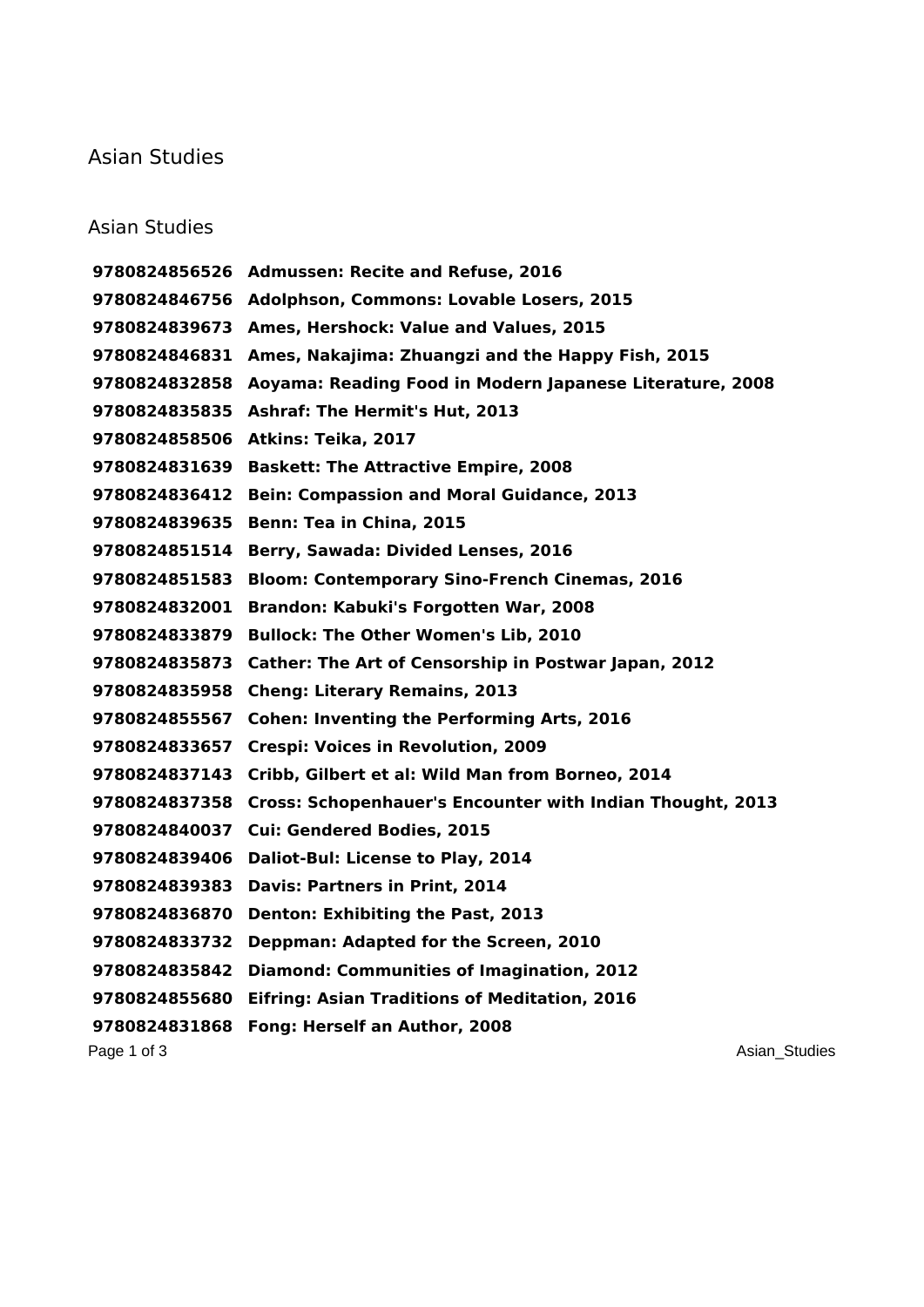**Fowler: Accounts and Images of Six Kannon in Japan, 2016 Glassman: Bounding the Mekong, 2010 Gong: Uneven Modernity, 2011 Greene: From Fu Manchu to Kung Fu Panda, 2014 Guth: Hokusai's Great Wave, 2015 Hanscom, Lew et al: Imperatives of Culture, 2013 Hanscom, Washburn: The Affect of Difference, 2016 Havens: Marathon Japan, 2015 Heisig, Kasulis et al: Japanese Philosophy, 2011 Ho: Romancing Human Rights, 2015 Horlyck, Pettid: Death, Mourning, and the Afterlife in Korea, 2014 Hudson, Lewallen et al: Beyond Ainu Studies, 2013 Jiahong: Back from the Dead, 2016 Johnson: Out of Bounds, 2011 Jones: The Bunraku Puppet Theatre of Japan, 2012 Kang: Igniting the Internet, 2016 Kano: Japanese Feminist Debates, 2016 Kendall, Yang et al: God Pictures in Korean Contexts, 2015 Killick: In Search of Korean Traditional Opera, 2010 Kim: Elusive Belonging, 2018 Kusno: After the New Order, 2013 Laughlin: The Literature of Leisure and Chinese Modernity, 2008 Lee, Hubbard: The Ideology of Kokugo, 2009 Lee: Women Pre-Scripted, 2015 Li, Samei: The Chinese Aesthetic Tradition, 2009 Lim: Siam's New Detectives, 2016 Lim: Tsai Ming-Liang and a Cinema of Slowness, 2014 Lin: Children of Marx and Coca-Cola, 2009 Lincoln: Urbanizing China in War and Peace, 2015 Marcus: Reflections in a Glass Door, 2009 Marra: Japan's Frames of Meaning, 2010 McMahon: Polygamy and Sublime Passion, 2009**

Page 2 of 3 Asian\_Studies **Page 2 of 3** Asian\_Studies **Asian\_Studies Asian\_Studies**